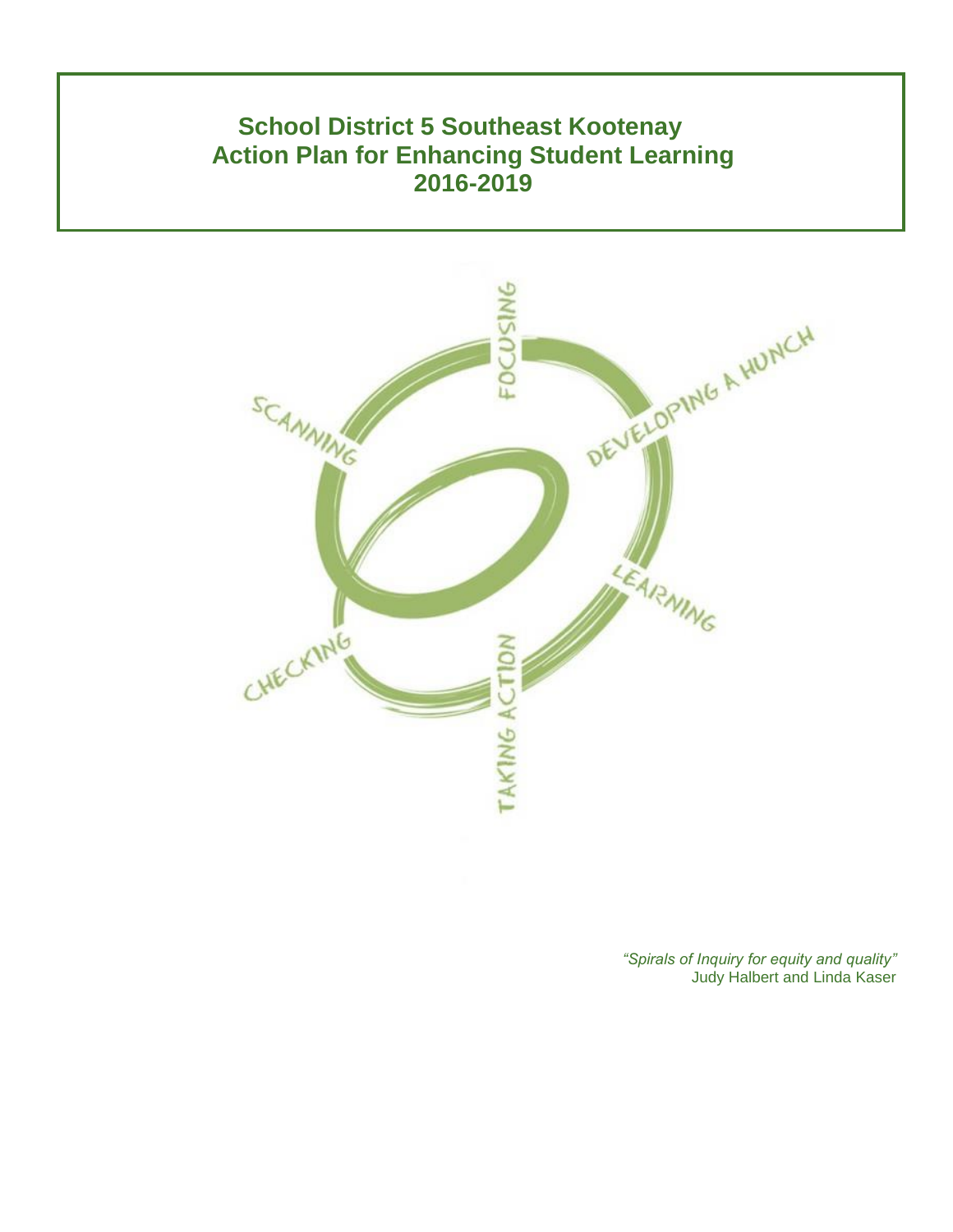*Pinewood Elementary: Working together as a team in a friendly, supportive, accepting environment to nurture the development of the academic, social, emotional, physical and aesthetic potential of each of the students in our care.*



### **School Context:**

Pinewood Elementary School is the smallest school in the Southeast Kootenay District with a population of 120 students. At Pinewood, we have a breakfast program that allows our students to begin their day on the right foot, helping to ensure that they are well nourished and ready to learn. Healthy lunches are provided to those students who require a lunch from home. Our school is enrolled in the Fruits and Vegetables program and a Milk program.

A daily morning physical education program which includes all of our students and staff creates a collegial and familial atmosphere to our small but mighty learning community.

Our school community continues to flourish with the strong support of our Parent Advisory Committee, which helps to sustain programming for field trips and access to materials that may not be available to our students outside of the building.

With the exception of our kindergarten class, all of the classes are blended (combined).

22% of our student population is of Aboriginal Ancestry.

Close and constant communication with our teachers, teacher-librarian, student services teacher counsellor, Youth care worker, Behaviour resource teacher, Aboriginal Educational Support and our Educational Assistants helps to provide and sustain a strong support system for our students.

### **Inquiry Question:**

With the small population of our school and the ease with which communication can be disseminated such as one to one, face to face conversations, creating common discourse with our 3 school goals needs to be evident, clearly articulated and visible to all stakeholders in our building. By ensuring this method of conveying our goals to our students and families in our school, the likelihood of effective communication is attainable. We aspire to make all of our learning visible to our stakeholders and will continue to do so in order to continue the same narrative that will address these goals.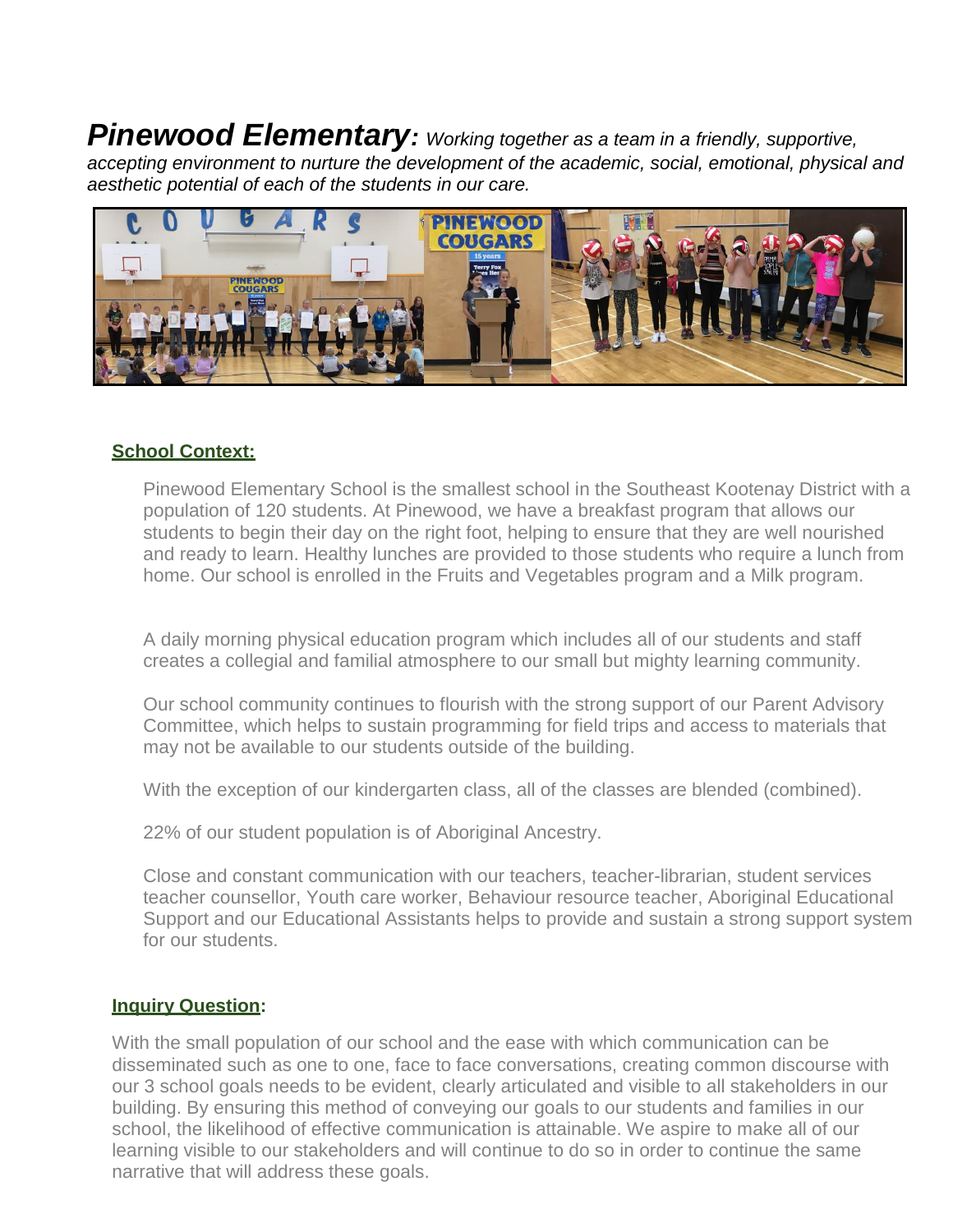Our school library is undergoing a change of flow, design and modernization. Providing student choice in materials and books that address their interests and reading levels continues to be an important focus and goal to our students' success.

For those students needing intensive behavior intervention, we are choosing to examine a different approach that will maintain the dignity of the learner as well as provide skills that may be lacking, so as to effectively self-regulate and self-determine.

### **Our focus questions that are driving our growth plan are:**

How might we continue to increase engagement in the areas of reading and writing, especially in the areas of spelling and vocabulary so that success is had by all?

How might our student population experience a different behavior intervention mode, which addresses behavior issues such that the dignity of our learners is maintained throughout the process?

How might this behavior intervention model benefit and continue to foster positive student growth and self-image?

# **Our goal(s); we will…**

- Continue with refining our writing program with a focus on spelling and vocabulary
- Continue to focus on maintaining quality reading instruction to best meet the needs of all **learners**
- Explore and implement a new behaviour management model which will focus on proactive and collaborative problem solving so that all students achieve success.

### **Successes:**

- Students opportunities for reading are increasing as the use of technology and online resources allow for multiple entry points for readers
- Technology use has allowed for differentiated student focus and engagement
- Students continue to enjoy new resources, both digital and non digital
- Students continue to demonstrate a strong non-fiction interest
- Students continue to receive feedback from working with a variety of adults
- Students are understanding and exploring the notion of flexibility of safe spaces where they can self – regulate, self - reflect and learn
- Students enjoy demonstrating their leadership skills when the opportunities arise
- A cohesive and solid approach to reading Daily Five and Reading Power (Adrienne Gear) continues to help strengthen our students' literacy skills
- Creating a partnership with a local community bookstore helped to promote literacy awareness and its benefits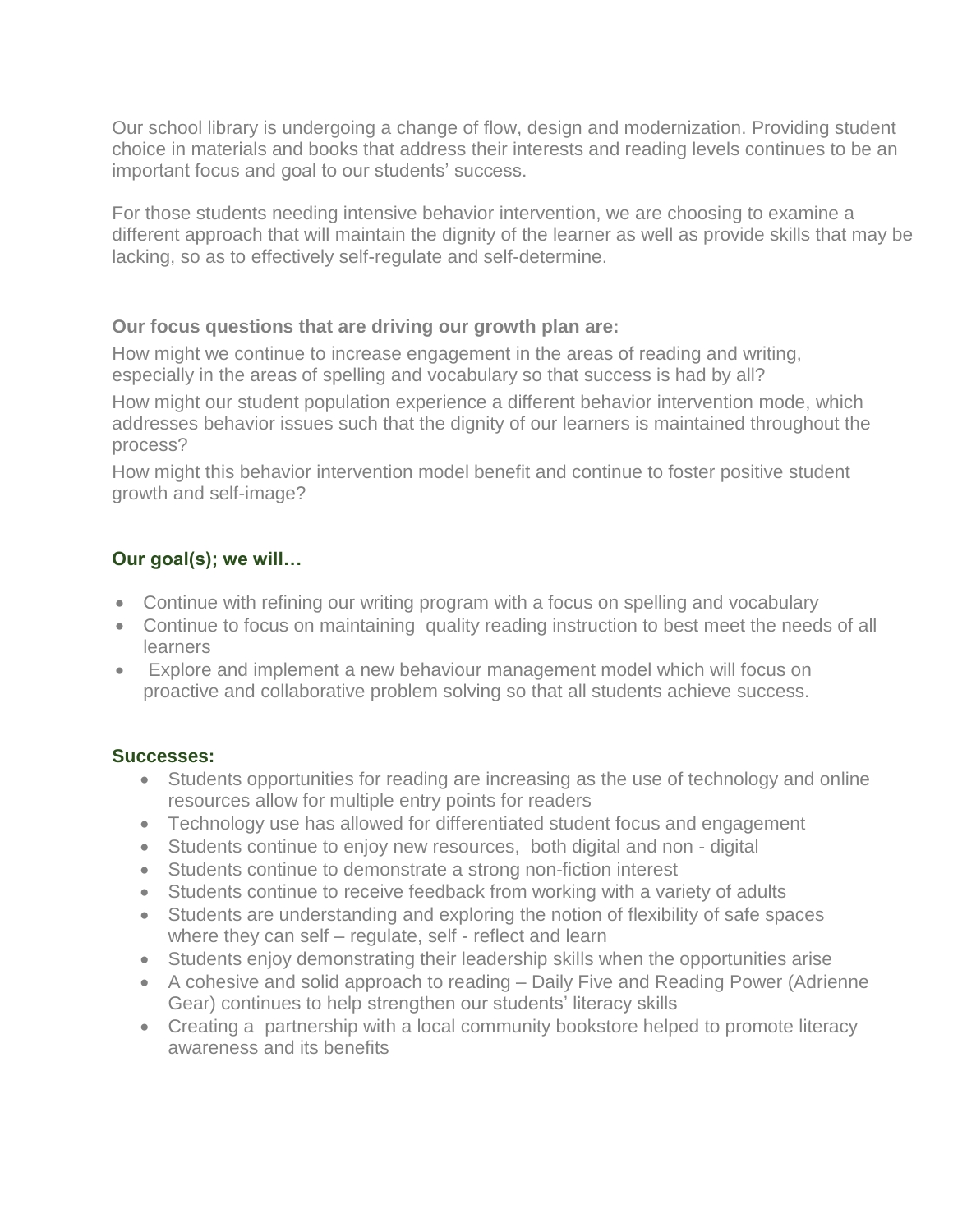

# **Challenges**

- Due to the small school size and combined grade levels, teachers are challenged with playing multiple roles in the building
- Reading opportunities outside of school, such as home reading, modeling of reading and access to ability-linked materials poses a challenge to our learners
- Self-regulation strategies that empower our learners are needed

For students with challenges in the area of literacy, a specific focus on interventions and implementation of teaching strategies that will best meet their learning needs is optimal.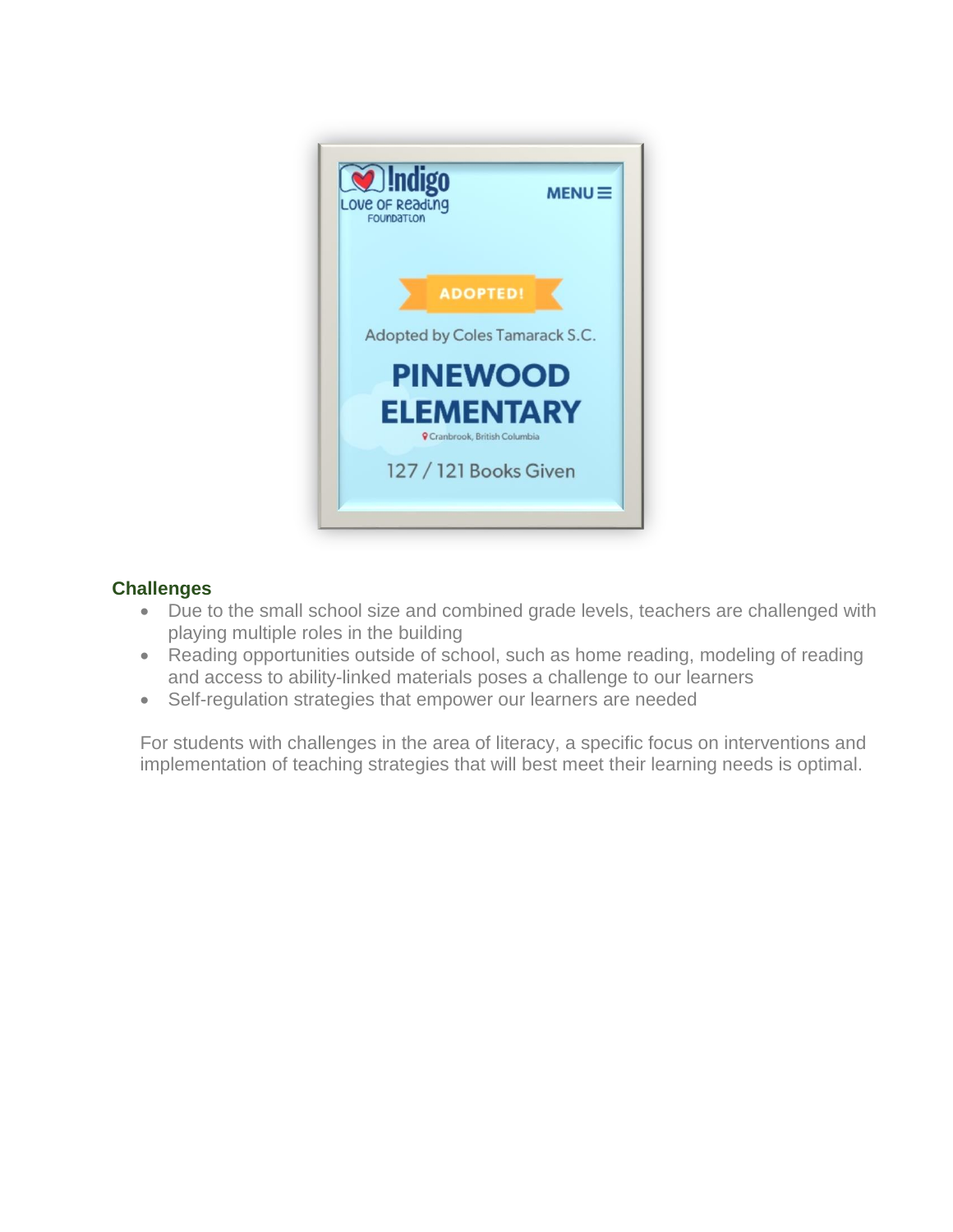# **Focusing:**

# **Evidence/Data**

- School created Student satisfaction survey for Collaborative and Proactive Solutions: October – May
- Edudata : Gr. 4 Satisfaction survey
- School 3 Step Write School wide Writing Assessment *Adrienne Gear* (October, February, June)
- Parent / Guardian feedback during Communicating of Student Learning Conferences
- Documentation of student office referrals
- IEP goals
- PM Benchmark Reading Assessment Resource



*'Writing has the power to quickly change a child's life.'*

*'Writing requires thinking, taking an idea and communicating it effectively.' (p. 107).*

**Routman, R.** *Read, Write and Lead: Breakthrough Strategies for Schoolwide Literacy Success* 

*Alexandria, Virginia: Association for Supervision and Curriculum Development,* **2014**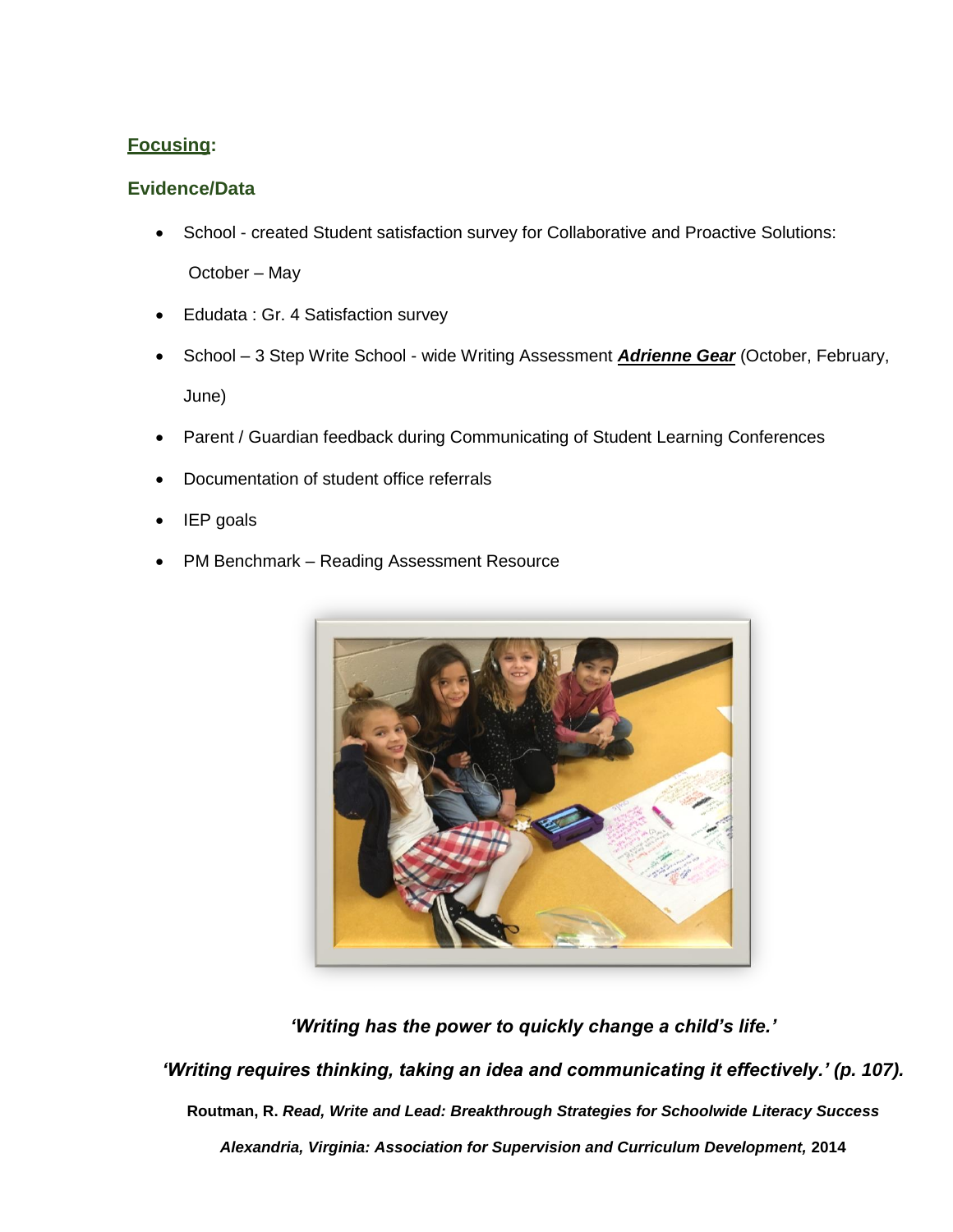## **New Professional Learning:**

- A cohort of primary and intermediate staff will attend a Faye Brownlie workshop and share their experiences with the entire staff so as to build further knowledge on reading and writing strategies
- Building capacity among staff regarding comparing writing exemplars and discerning what is needed in terms of next steps for the students who may not be meeting grade appropriate standards in reading and writing
- Book study of Dr. Ross Greene Lost at School and Lost and Found followed by collaborative discussions with staff and students related to behavior intervention strategies
- Exploring and implementing reading strategies researched by: Adrienne Gear, Jennifer Serravallo, Faye Brownlie and Regie Routman.

#### *'Adult - imposed consequences cause a child to look outside of himself rather than inside himself for guidance on how to behave.We want kids looking inside, not outside for guidance.'*



Greene, R. (2016). Lost & Found: Helping Behaviourally Challenging Students. New York: Scribner 2016.

# **Taking Action:**

Narrowing our action plan to three main goals will help our focus. Being strategic and keeping the end goal in mind with regards to outcomes will help with maintaining a smoother trajectory. More timely communication with the parent / guardian community and staff regarding the progress of our goals will be a priority.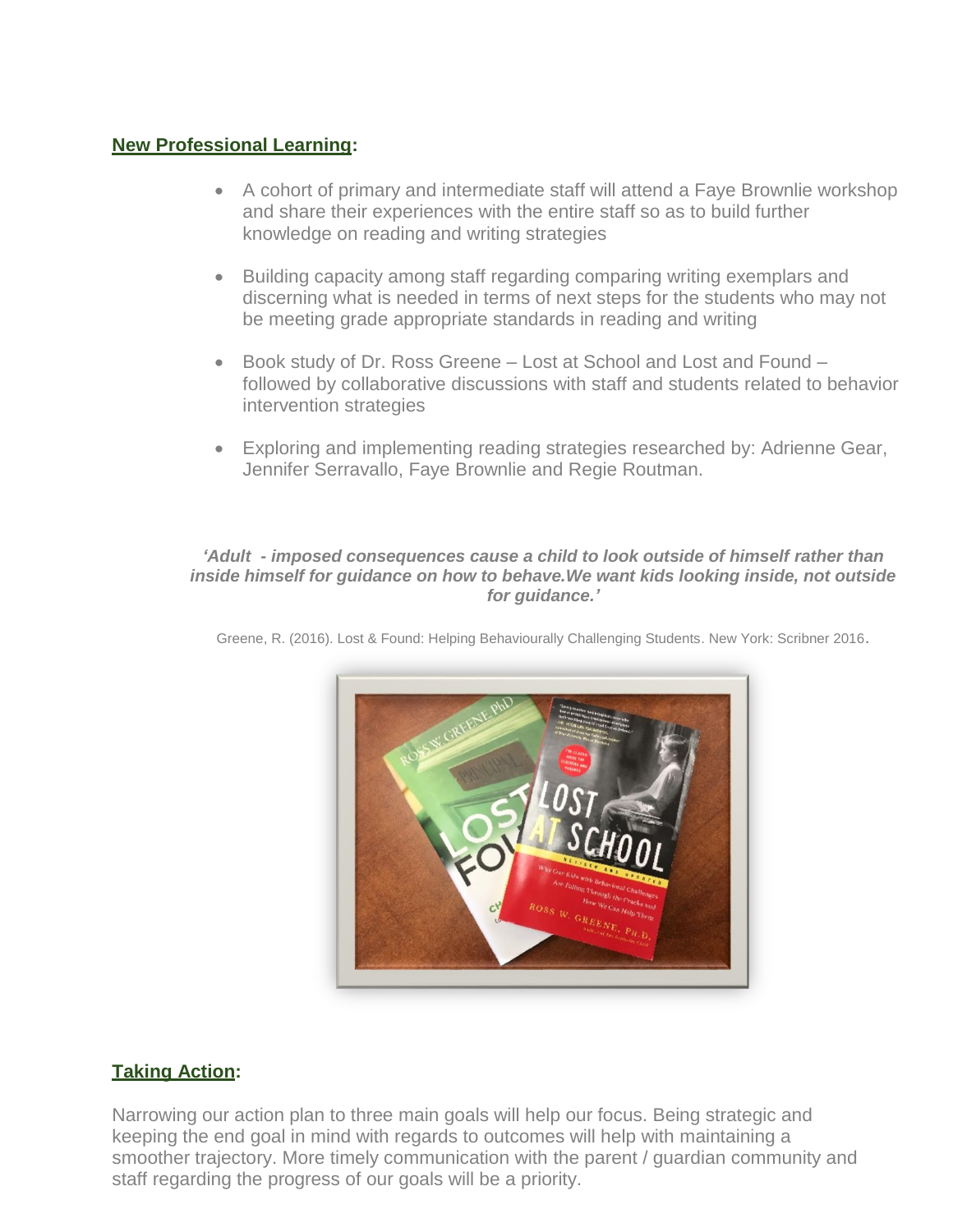Celebrating our outcomes more frequently with regards to reaching milestones will also be a priority.

# **Communication Strategies:**

- Provide exemplars of "Powerful' student writing in the School newsletter and in the building
- Celebrate writing on our bulletin boards publishing and sharing
- Celebrate writing of students 'in-house', classroom and office visits, receiving recognition
- Informing parents by using quotes of the readings in our school newsletter and on school bulletin boards
- Communicating gains made in literacy on a regular basis at the PAC meetings
- Communicating to our larger parent/guardian community via PAC Facebook page



### **Parental/Community Involvement:**

- Invite parents, guardians and families to our free "Bag a Book" events
- Extend book fair opportunities to twice a year, in collaboration with the Communication of Student Learning early dismissal interview times
- Continue with the One to One reading program
- Continue with the Therapeutic PAWs reading program
- Continue the partnership with the Cranbrook Rotary Club and their yearly dictionary donations to our Gr. 3 students
- Continue to communicate and endeavor to help our students achieve their IEP goals with all involved stakeholders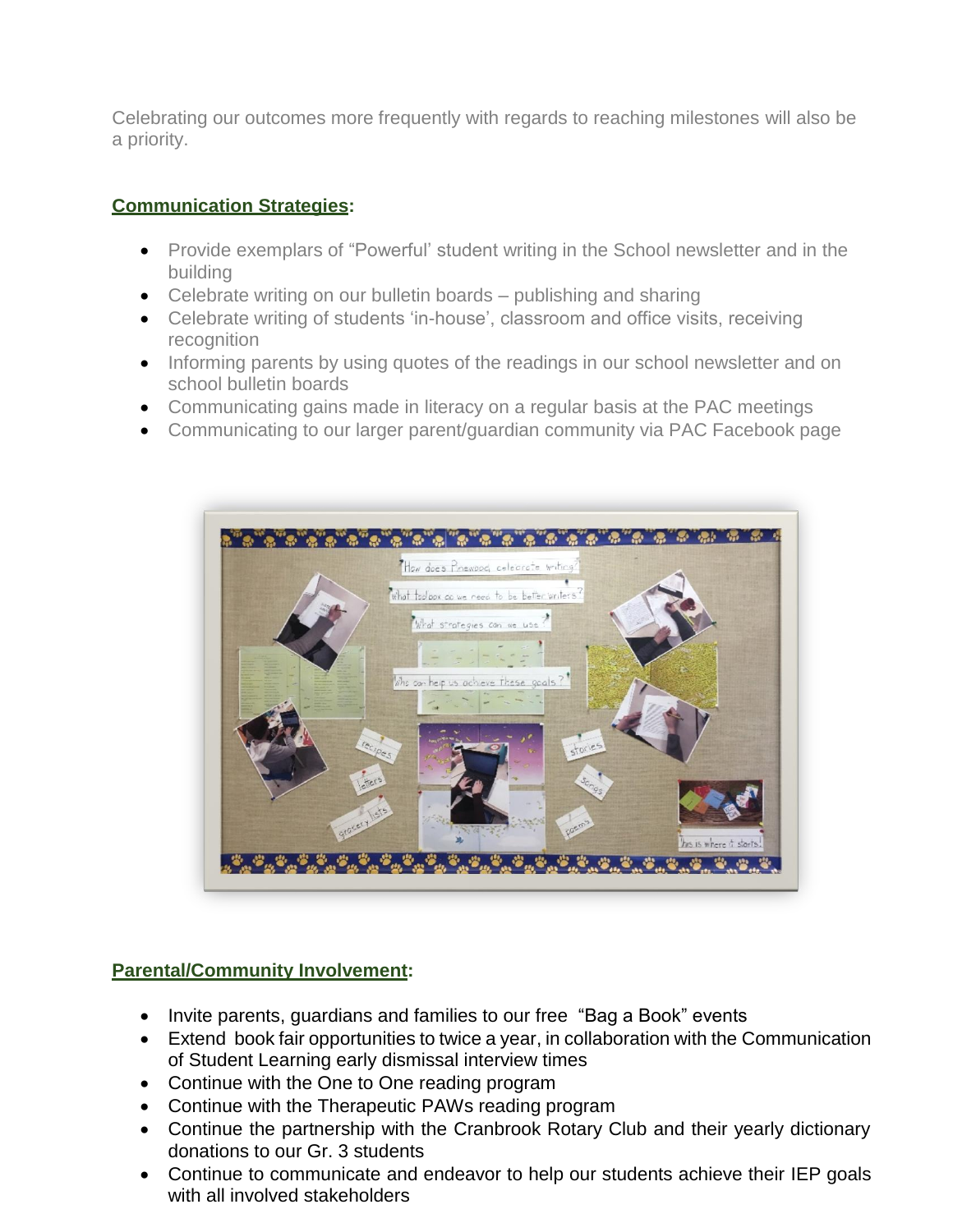

### **Connection to the District Goals:**

Our school district goals are delineated below are:

To enable all students to graduate with a sense of belonging, purpose, choice and hope for their future

To foster the growth and development of literate, numerate and socially responsible in all areas of their education.

The literacy goals at Pinewood Elementary speak to the notion of fostering growth and development of literate students. Pinewood's goal with regards to self-regulation and the collaborative and proactive solutions model also upholds and connects with the school district's vision of enabling our students to develop a sense of belonging, of becoming socially responsible, having a purpose and feeling that they are cared for.